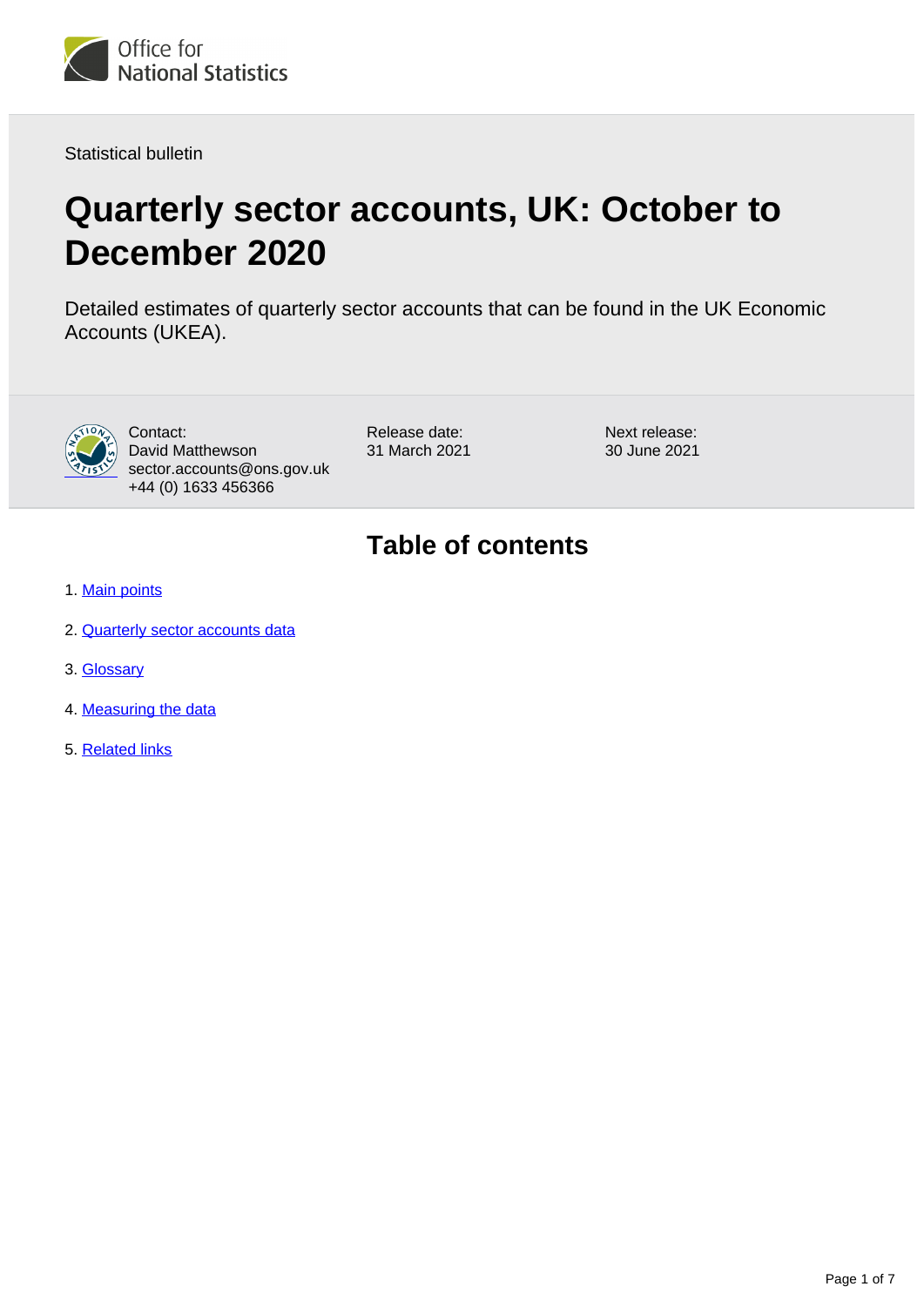## <span id="page-1-0"></span>**1 . Main points**

- The household saving ratio increased to 16.1% in Quarter 4 (Oct to Dec) 2020, an increase from a revised 14.3% in Quarter 3 (July to Sept) 2020.
- In 2020, the household saving ratio also rose sharply, reaching a record high of 16.3%, compared to 6.8% in 2019.
- The households net lending position continued to increase to £38.9 billion, a £2.9 billion rise from Quarter 3; this equates to 7.1% of gross domestic product (GDP) in Quarter 4 compared with 6.7% in Quarter 3.
- In 2020, households' net lending position reached a record high of 8.3% of GDP. Increasing to £175.2 billion from £21.4 billion in 2019.
- Non-financial corporations switched from a net lending position in Quarter 3 to a net borrowing position in Quarter 4; this was driven by a £12.8 billion rise in gross capital formation, in line with evidence of stockpiling in preparation for the end of the UK's transition period with the EU.
- In 2020, non-financial corporations switched from a net borrowing position to a small lending position as businesses reacted to the uncertainty of the pandemic by reducing their gross capital formation.
- General government saw a decrease in its net borrowing position to £59.7 billion in Quarter 4 which equates to 11.0% of GDP compared to 12.9% in Quarter 3.
- Over the year 2020, General government experienced a record net borrowing position of 12.4% of GDP; contributors to the increased level of net borrowing include a decrease in taxes on production and imports, and an increase in the payment of subsidies and an increased level of expenditure on health-related items.
- The rest of the world saw an increase of £11.9bn in their net lending position in Quarter 4 to £27.1 billion compared with net lending of £15.2bn in Quarter 3; the rest of the world net lending position equates to 5.0% of GDP in Quarter 4 and 2.8% of GDP in Quarter 3.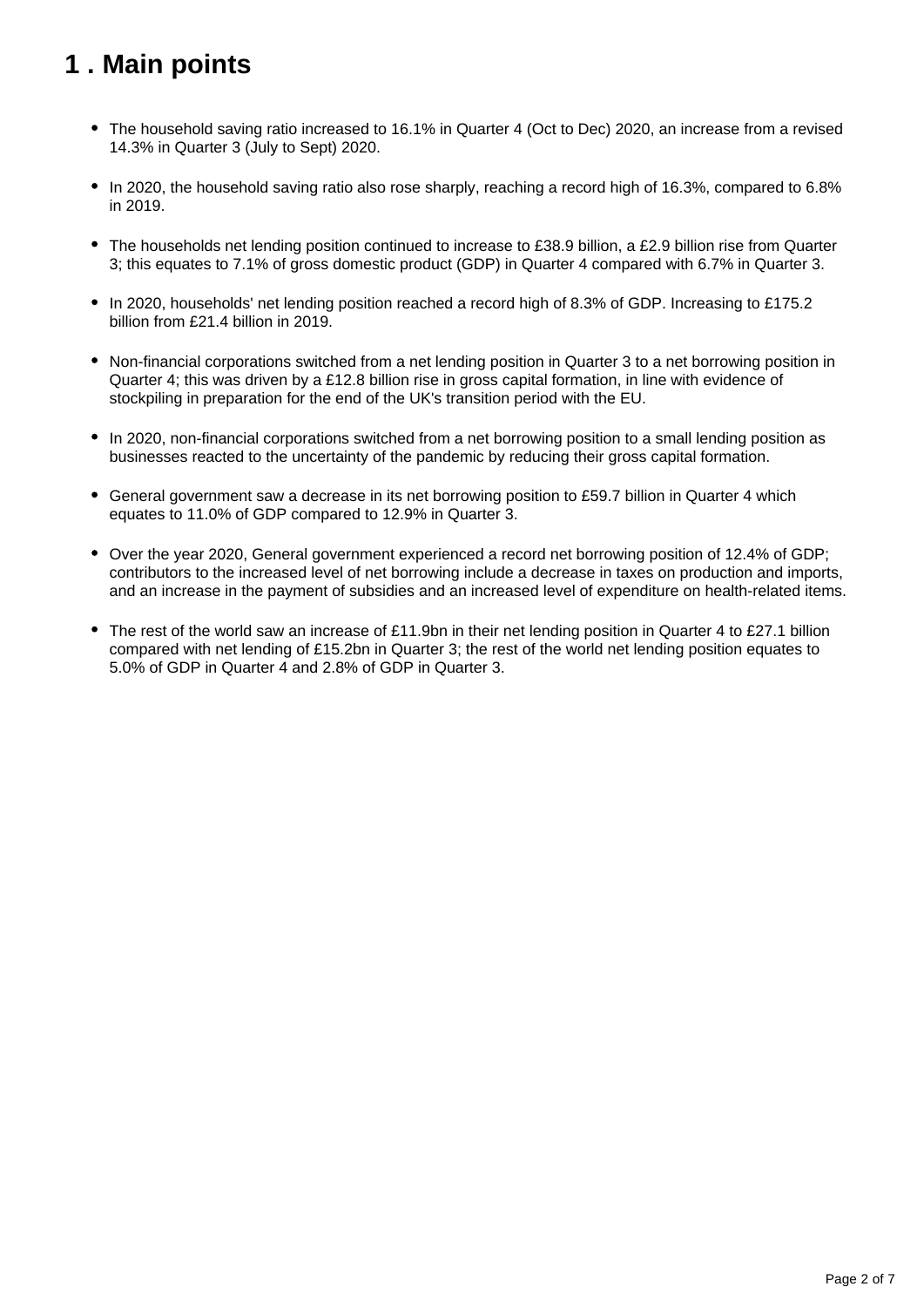# <span id="page-2-0"></span>**2 . Quarterly sector accounts data**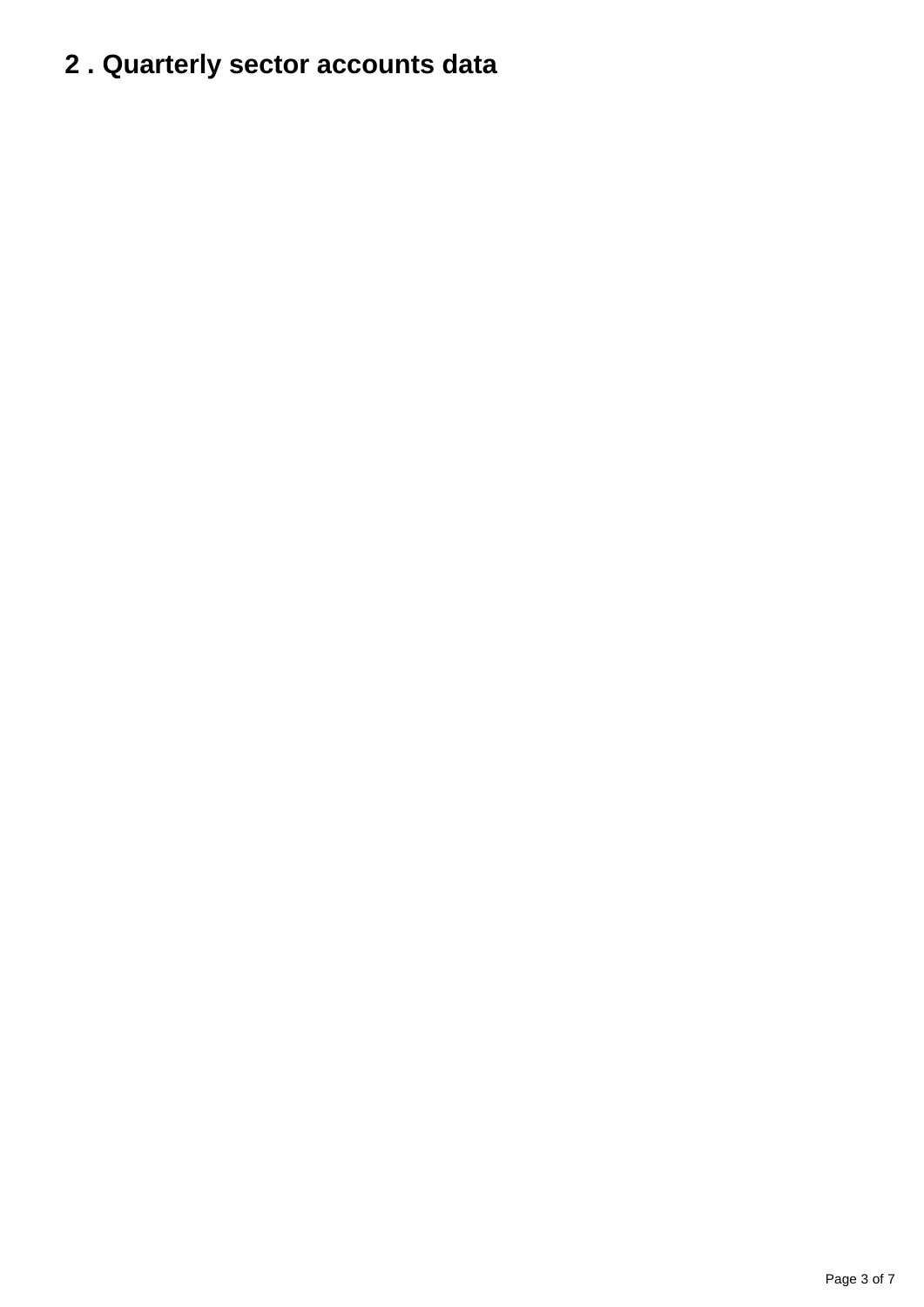### [Quarterly sector accounts time series](https://www.ons.gov.uk/economy/nationalaccounts/uksectoraccounts/datasets/quarterlysectoraccounts)

Dataset | Released 31 March 2021

Quarterly aggregate economic indicators and summary estimates for private non-financial corporations and households' sectors of the UK economy, and revisions.

### [UK Economic Accounts](https://www.ons.gov.uk/economy/grossdomesticproductgdp/datasets/unitedkingdomeconomicaccounts)

Dataset | Released 31 March 2021 Quarterly estimates of national product, income and expenditure, sector accounts and balance of payments.

### [UK Economic Accounts: main aggregates](https://www.ons.gov.uk/economy/nationalaccounts/uksectoraccounts/datasets/unitedkingdomeconomicaccountsmainaggregates)

Dataset | Released 31 March 2021

Quarterly national accounts aggregates, per capita data, including gross domestic product by income and expenditure, gross value added, gross fixed capital formation, change in inventories, gross operating surplus and revisions.

### [UK Economic Accounts: total economy](https://www.ons.gov.uk/economy/nationalaccounts/uksectoraccounts/datasets/unitedkingdomeconomicaccountsuktotaleconomy)

Dataset | Released 31 March 2021 Distribution and use of income account and capital account, financial account and balance sheet quarterly data for the UK total economy.

### [UK Economic Accounts: flow of funds](https://www.ons.gov.uk/economy/nationalaccounts/uksectoraccounts/datasets/unitedkingdomeconomicaccountsflowoffunds)

Dataset | Released 31 March 2021 Quarterly flow of funds, financial account and balance sheet data for the UK economy by institutional sector.

### [UK Economic Accounts: institutional sector – general government](https://www.ons.gov.uk/economy/nationalaccounts/uksectoraccounts/datasets/unitedkingdomeconomicaccountssectorgeneralgovernment)

Dataset | Released 31 March 2021

Distribution and use of income account and capital account, financial account and balance sheet quarterly data for general government.

### [UK Economic Accounts: institutional sector – households and non-profit institutions serving households](https://www.ons.gov.uk/economy/nationalaccounts/uksectoraccounts/datasets/unitedkingdomeconomicaccountssectorhouseholdsandnonprofitinstitutionsservinghouseholds)

Dataset | Released 31 March 2021

Distribution and use of income account and capital account, financial account and balance sheet quarterly data for households and non-profit institutions serving households. Includes the Experimental Statistics on the impact of removing "imputed" transactions from real household disposable income and the saving ratio to better represent the economic experience of UK households.

#### [UK Economic Accounts: financial and non financial corporations sector](https://www.ons.gov.uk/economy/nationalaccounts/uksectoraccounts/datasets/ukeconomicaccountsfinancialandnonfinancialcorporationssector)

Dataset | Released 31 March 2021

Income account, capital account and balance sheet data for financial and non-financial corporations and their sub sectors.

#### [UK Economic Accounts: institutional sector – rest of the world](https://www.ons.gov.uk/economy/nationalaccounts/uksectoraccounts/datasets/unitedkingdomeconomicaccountssectorrestoftheworld)

Dataset | Released 31 March 2021

Distribution and use of income account and capital account, financial account and balance sheet quarterly data for the rest of the world.

#### [UK Economic Accounts: balance of payments – current account](https://www.ons.gov.uk/economy/nationalaccounts/uksectoraccounts/datasets/unitedkingdomeconomicaccountsbalanceofpaymentscurrentaccount)

Dataset | Released 31 March 2021

Quarterly transactions in trade in goods and services, primary, secondary and investment income, transactions with EU and non-EU countries and capital account.

#### [UK Economic Accounts: balance of payments - financial account](https://www.ons.gov.uk/economy/nationalaccounts/uksectoraccounts/datasets/unitedkingdomeconomicaccountsbalanceofpaymentsfinancialaccount)

Dataset | Released 31 March 2021 Quarterly transactions associated with changes of ownership of the UK's foreign financial assets and liabilities, including direct, portfolio and other investment, sector analysis and government reserve assets.

#### [UK Economic Accounts: balance of payments – international investment position](https://www.ons.gov.uk/economy/nationalaccounts/uksectoraccounts/datasets/unitedkingdomeconomicaccountsbalanceofpaymentsinternationalinvestment)

Dataset | Released 31 March 2021

Quarterly end-of-period balance sheet levels of UK external assets and liabilities, including direct, portfolio and other investment, sector analysis and government reserve assets.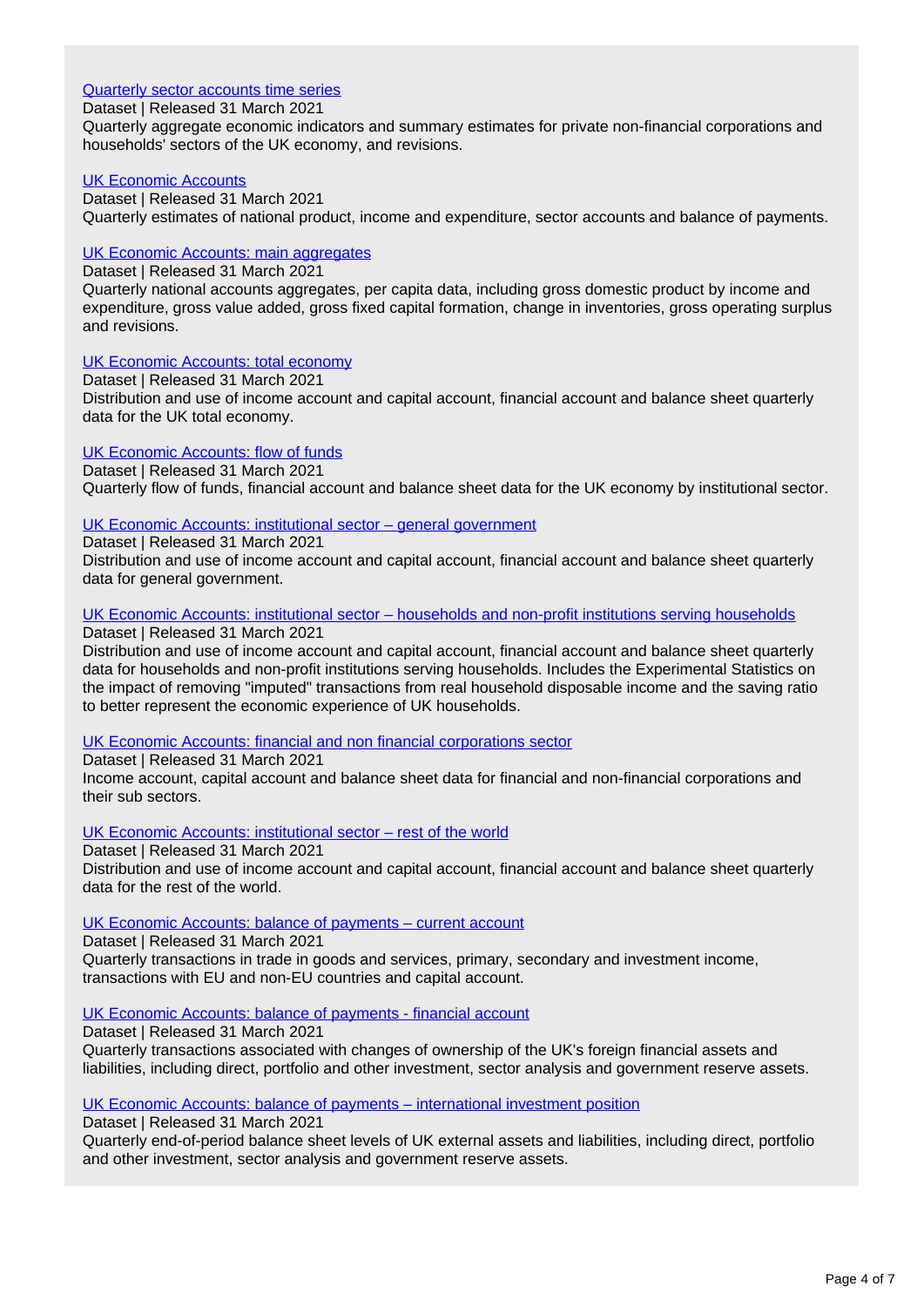## <span id="page-4-0"></span>**3 . Glossary**

### **Seasonal adjustment**

All figures given in this bulletin are adjusted for seasonality, unless the financial accounts are under discussion or otherwise stated. Seasonal adjustment removes seasonal or calendar effects from data to enable more meaningful comparisons over time.

### **Current price**

Current price series are expressed in terms of the prices during the time period being estimated. These describe the prices recorded at the time of production or consumption and include the effect of price inflation over time.

### **Chained volume measures**

Chained volume series (also known as real terms) have had the effects of inflation removed.

### **Gross disposable household income (GDHI) and real household disposable income (RHDI)**

Gross disposable household income (GDHI) is the estimate of the total amount of income that households have available to either spend, save or invest including income received from wages (and the self-employed), social benefits, pensions and net property income (that is, earnings from interest on savings and dividends from shares) less taxes on income and wealth.

Adjusting GDHI to remove the effects of inflation gives real household disposable income (RHDI). This is a measure of the real purchasing power of households' income, in terms of the physical quantity of goods and services they would be able to purchase if prices remained constant over time.

### **The households' saving ratio explained**

The saving ratio estimates the amount of money households have available to save as a percentage of their gross disposable income plus pension accumulations.

### **Net lending or borrowing**

The net lending of a sector represents the surplus resources that a sector makes available to other sectors; net borrowing represents their financing of a deficit from other sectors.

Net lending means a sector has money left over after its spending and investment in a given period, whereas net borrowing means it has spent and invested more than it received and has a need for financing, which may be covered by borrowing, issuing shares or bonds, or by drawing on reserves.

## <span id="page-4-1"></span>**4 . Measuring the data**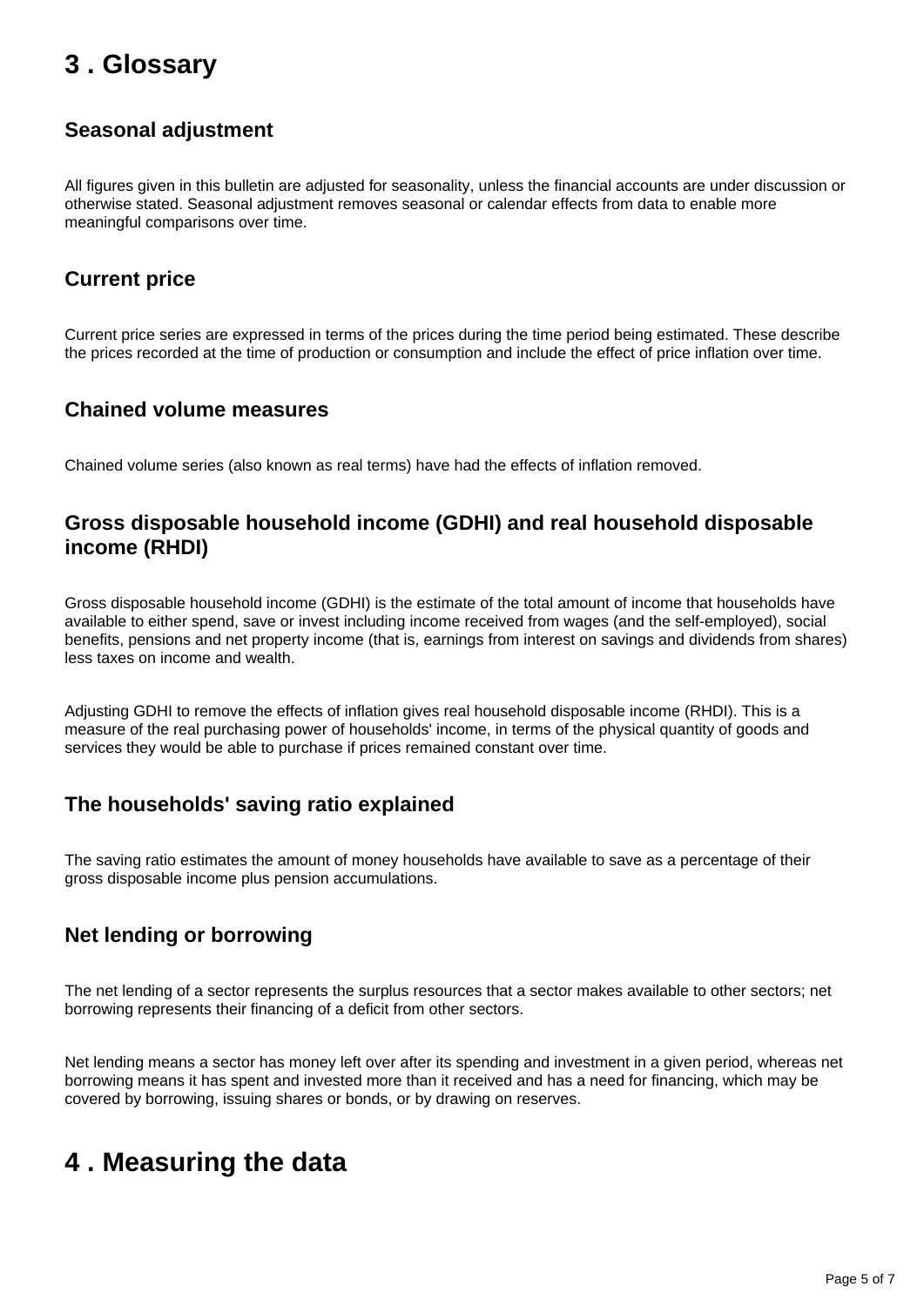### **Revisions within this release**

This bulletin includes new data for the latest available quarter, Quarter 4 (Oct to Dec) 2020 and revisions to data from the start of a time series to Quarter 1 (Jan to Mar) 2020.

This bulletin follows the [National Accounts Revisions Policy](https://www.ons.gov.uk/methodology/methodologytopicsandstatisticalconcepts/revisions/revisionspoliciesforeconomicstatistics/nationalaccountsrevisionspolicyupdateddecember2017).

### **Understanding the sector and financial accounts**

This release presents analysis on UK aggregate data for the main economic indicators and summary estimates from the institutional sectors of the UK economy that are presented in the [UK Economic Accounts \(UKEA\) dataset](https://www.ons.gov.uk/economy/grossdomesticproductgdp/datasets/unitedkingdomeconomicaccounts):

- public corporations
- private non-financial corporations
- financial corporations
- households
- non-profit institutions serving households (NPISH)
- central government
- local government
- rest of the world

This release uses data from the UKEA and provides detailed estimates of national product, income and expenditure, UK sector, non-financial and financial accounts, and UK Balance of Payments. These accounts are the underlying data that produce a single estimate of Gross Domestic Product (GDP) using income, production and expenditure data.

### **Quality and Methodology Information report**

More quality and methodology information on strengths, limitations, appropriate uses, and how the data were created is available in the [Quarterly sector accounts QMI](https://www.ons.gov.uk/economy/nationalaccounts/uksectoraccounts/methodologies/quarterlysectoraccountsqmi).